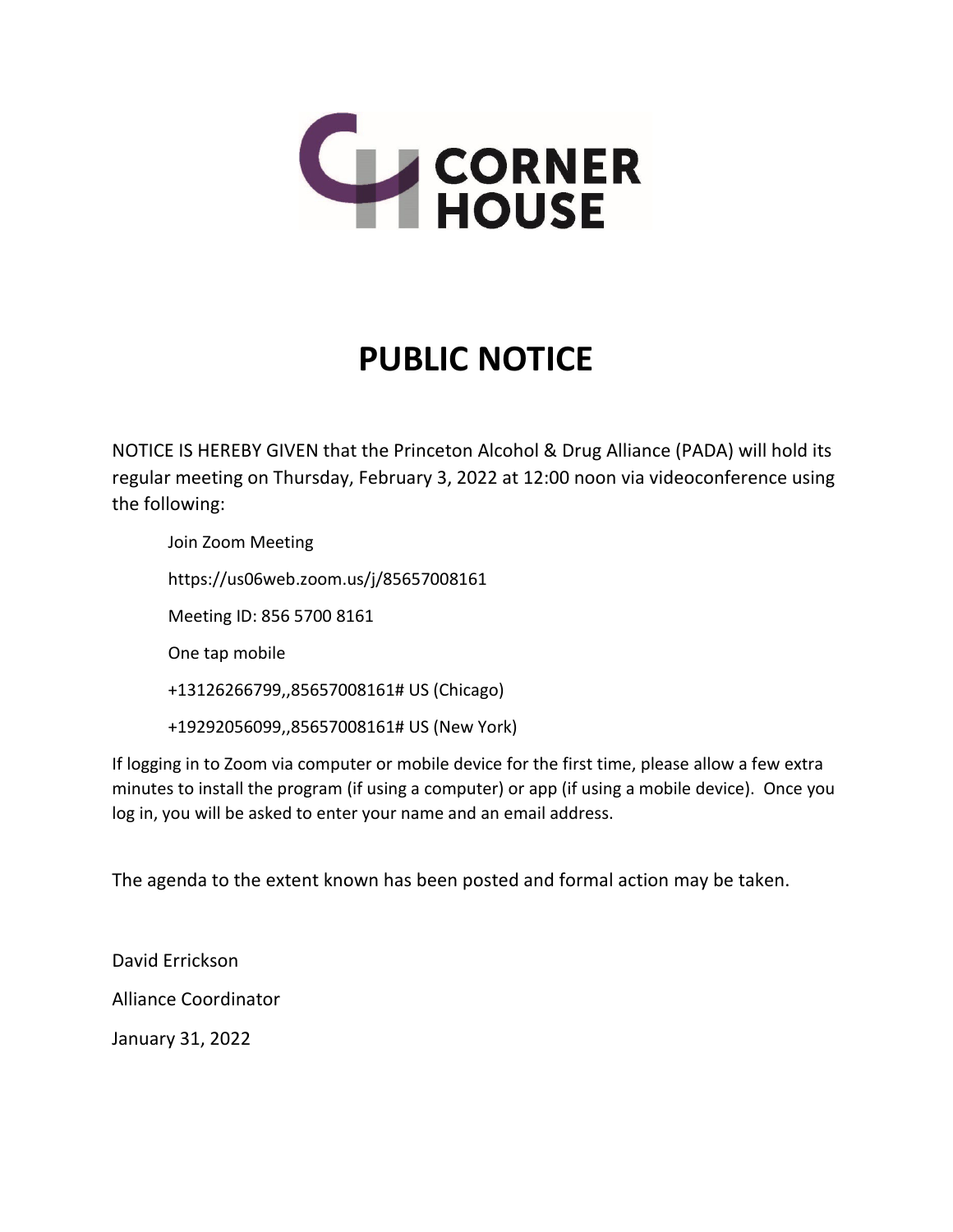## **Princeton Alcohol and Drug Alliance Regular Meeting by videoconference February 3, 2022, 12:00 noon Agenda**

Open Meeting – Notice of this meeting was published on the municipal website.

- I. Call to order: Courtney Navas, Alliance Chair
- II. Introductions, elections, and welcome to guests
- III. Approval of January 13, 2022 minutes
- IV. Report from Alliance Coordinator David Errickson
- V. Reports from School Representatives
	- a. Princeton Public Schools
	- b. The Hun School
	- c. Princeton Day School
	- d. Stuart Country Day School of the Sacred Heart
- VI. Report from Princeton Public Library
- VII. Report from Princeton University and Eating Club Representatives
	- a. Campus Life
	- b. Inter-Club Council
- VIII. Report from Princeton Council Liaison
- IX. Report from Law Enforcement
- X. Reports from Corner House Student Programs
	- a. Corner House Student Board
	- b. Prevention Programs Coordinator
	- c. Outreach Coordinators
- XI. Report from Board of Health
- XII. Old Business
	- a. PADA Bylaws: Requesting a few volunteers to review and recommend changes to the PADA bylaws. See Attachment A.
- XIII. New Business
	- a. Public Comment 2 minutes per speaker
- XIV. Adjournment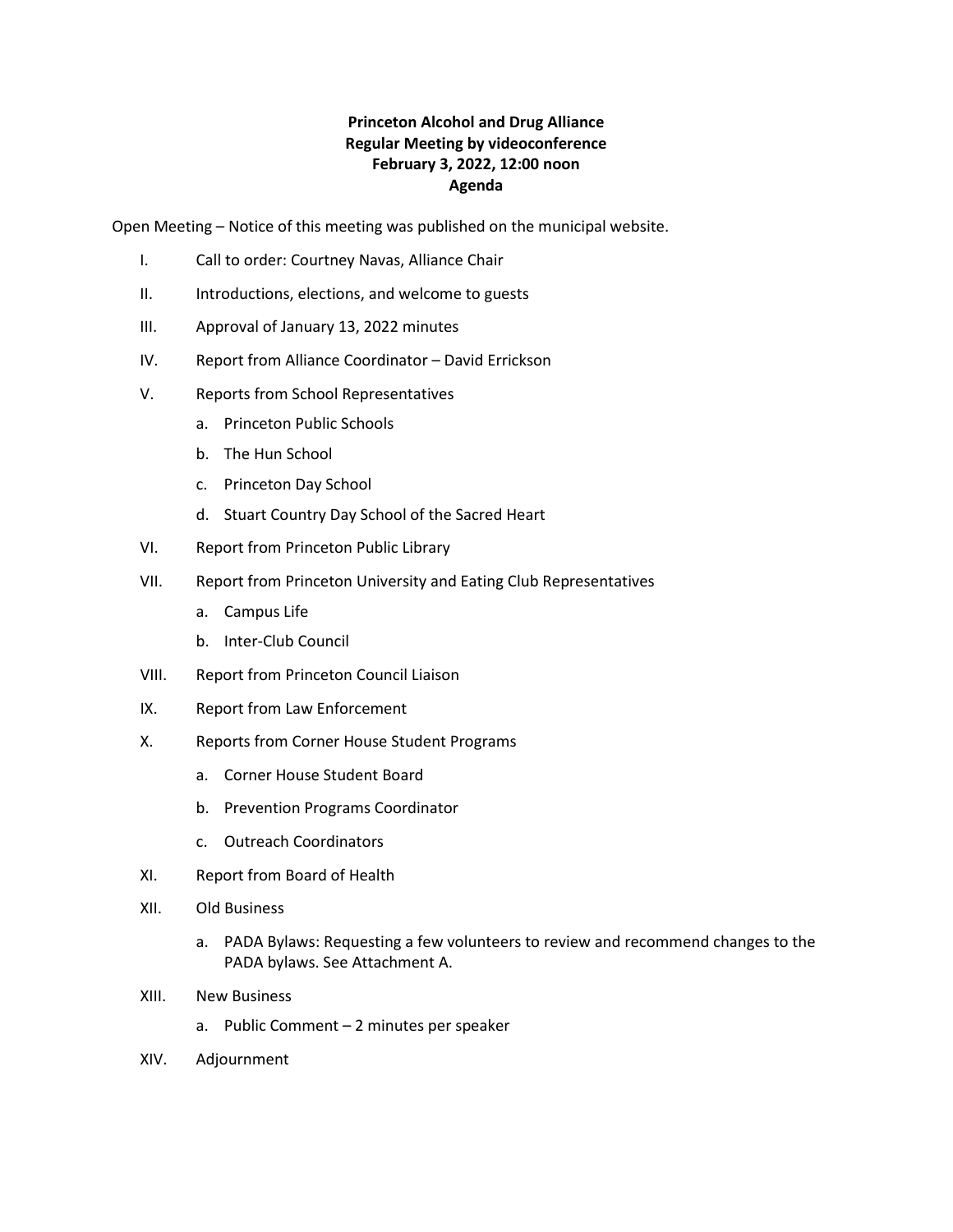### **BY-LAWS OF THE PRINCETON ALCOHOL AND DRUG ALLIANCE ("PADA")**

## **Article** I. **Name**

The name of this organization shall be the Princeton Alcohol and Drug Alliance. In common usage and for purposes of these By-Laws, the organization shall be referred to as the "PADA".

## **Article H. Purpose**

**Section 1.** The PADA is an association of people whose mission is to serve as the official coordinating body for Princeton Township and Princeton Borough, New Jersey, for planning, awareness and education efforts on drug and alcohol abuse. The PADA is dedicated to raising community awareness and the prevention of the problems related to drug and alcohol abuse.

**Section 2.** The PADA shall be the Municipal Alliance Committee for the Township of Princeton and the Borough of Princeton within the Governor's Council on Alcoholism and Drug Abuse. In this role as Municipal Alliance Committee, the PADA shall carry forth the intent and spirit of *NJ.SA.*  26:2BB-9 *et seq.* and the guidelines and procedures of the Governor's Council on Alcoholism and Drug Abuse.

**Section 3.** The PADA shall cooperate with the Governor's Council on Alcoholism and Drug Abuse and the County Local Advisory Committee on Alcoholism and Drug Abuse Alliance Steering Subcommittee, to provide municipal data, reports and other information which may be required for the County Annual Alliance Plan or be needed to assist the Alliance effort.

# **Article HI. Membership**

**Section 1.** The PADA Committee shall be comprised of a broad spectrum of the community, as required by New Jersey law. The number of members of PADA shall be determined by the Princeton Township Committee and the Princeton Borough Council from time to time by Resolution. Additionally, representatives from the Teen Advisory Group and the Comer House Student Board shall be invited to attend PADA functions in order to provide information to PADA concerning their programs. Committee members on PADA shall serve without compensation.

**Section 2.** Members of the PADA Committee shall serve for terms as established by the Resolutions adopted by the Princeton Township Committee and the Princeton Borough Council from time to time. Said governing bodies shall appoint representatives from the Princeton Regional School Board and the Superintendent of Schools and they shall serve during their respective appointed terms. Student members of PADA shall serve while they are students at the public schools, private schools and Princeton University. All other members of PADA shall serve three (3) years terms except upon initial appointment by the governing bodies pursuant to Resolution, the